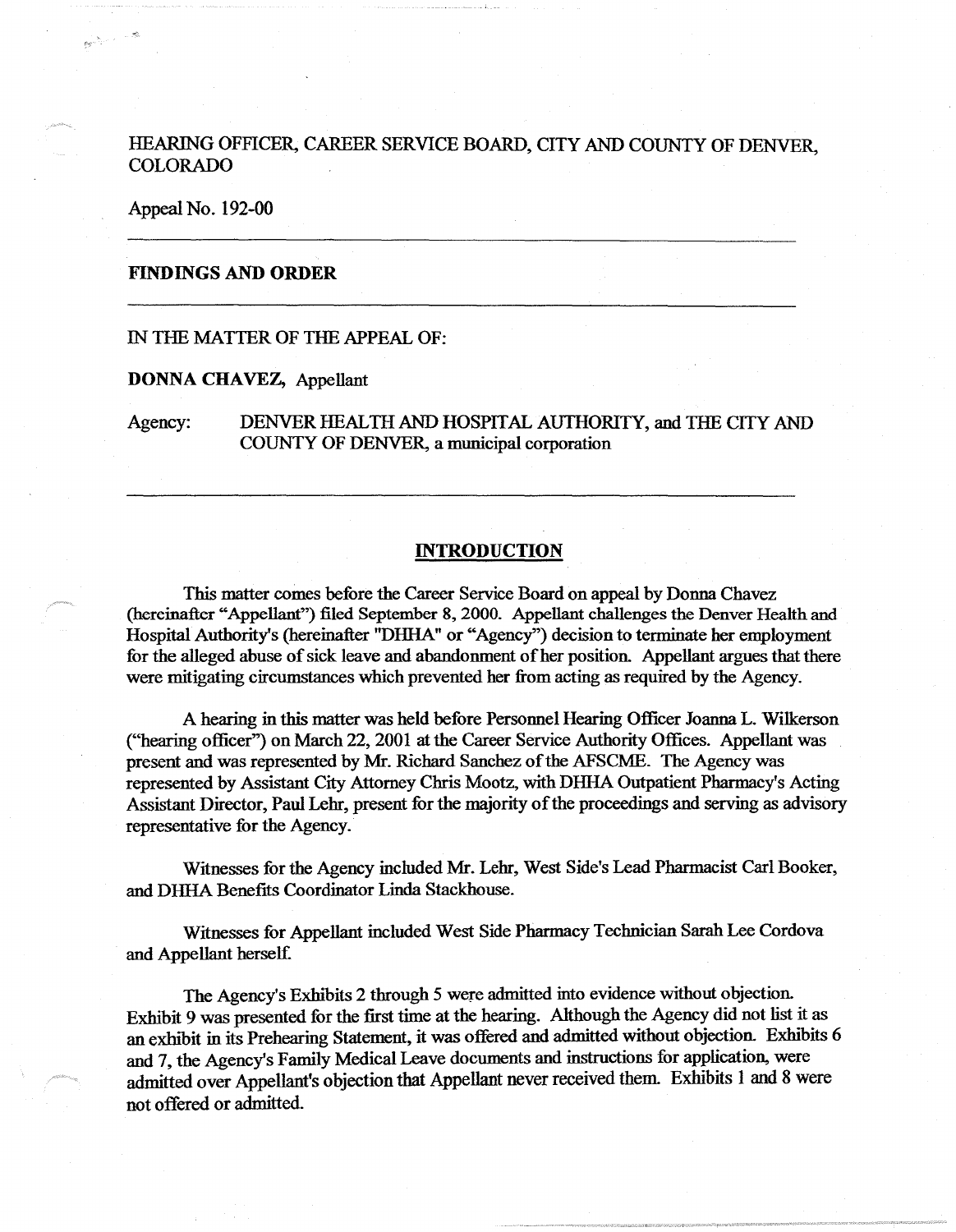Appellant offered no additional exhibits.

For purposes of the Findings and Order, the Rules of the Career Service Authority shall be abbreviated as the "CSR" with a corresponding numerical citation.

#### **ISSUES**

- 1. Whether Appellant violated Denver Health Employee Principles and Practices, Policy #4-122 (Exhibit 4).
- 2. Whether Appellant violated CSR Rule 16-50, subsections 1) (gross negligence), 12) (failure to report}, and/or 13) (unauthorized absence).
- 3. Whether Appellant violated CSR Rule 16-51, subsections 3) (abuse of sick leave), 5) (failure to observe departmental regulations), and/or 6) (carelessness in performance of duties).
- 4. Whether the Agency had just cause to discipline Appellant for abandonment of her position, and whether the severity of the discipline is reasonably related to the offense in question.

## **FINDINGS OF FACT**

- 1. Appellant was a Pharmacy Technician at DHHA's Sandos West Side Neighborhood Center ("West Side Pharmacy") at the time of her dismissal. Her primary duties were computer data entry and preparation for the processing and filling of prescription requests. Her regularly scheduled hours were Mondays and Wednesdays through Fridays from 9:00 a.m. to 5:30 p.m., and Tuesdays from 10:00 am. until 7 p.m.
- 2. On Tuesday, August 1, 2000, Appellant had a doctor's appointment at 9:00 am., one hour prior to the beginning of her shift at 10:00 am. Appellant's supervisor knew of this appointment and had excused Appellant based on his expectation that she would arrive at work after the appointment.
- 3. At approximately 10:30 am., Appellant called the West Side Pharmacy from her doctor's office. The Pharmacy is located on the main floor of the building. Carl Booker, Appellant's immediate supervisor, was on another floor at the time and unavailable to take the phone call. Co-worker Lee Cordova took Appellant's call. Appellant told Ms. Cordova that her doctor intended to hospitalize her, and that she was uncertain of the duration of the hospitalization or when she would be returning to work. Ms. Cordova indicated she would pass the message on to Mr. Booker, but also instructed Appellant to call Mr. Booker herself and let him know what was going on. (See, Exhibit 9).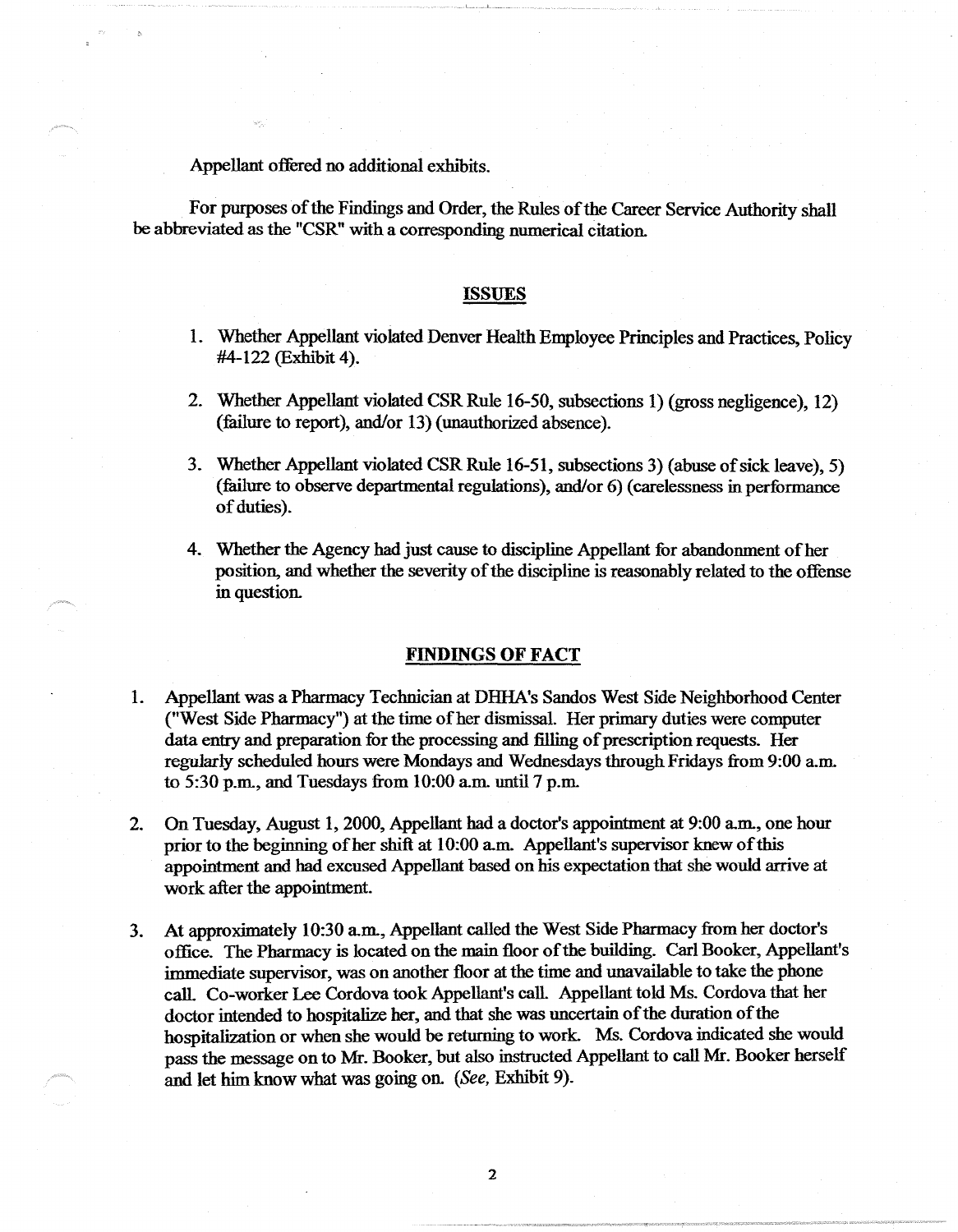- 4. Ms. Cordova was not one of Appellant's supervisors and worked on an equal par with Appellant as a Pharmacy Technician.
- 5. There is an overhead paging system with which hospital employees can reach one another in various locations of the building, but it is typically used for more urgent communications related to hospital business. Both Mr. Booker and Ms. Cordova testified that it is not uncommon for a sick employee to leave a message about absence with a co-worker when a supervisor is not immediately available to take the call, but Mr. Booker testified that the employee is typically expected to call back and speak with the supervisor directly when he becomes available.
- 6. Ms. Cordova relayed Appellant's message in full to Mr. Booker immediately upon his return to the main floor. Mr. Booker testified he was aware of an ongoing health problem Appellant suffered from, and understood the nature of the anticipated hospitalization and treatment.
- 7. During Appellant's August 1 appointment, her doctor prescribed medication to stabilize her condition, and released her to return home and await the processing for her admission into the necessary treatment facility. Appellant returned home after the appointment.
- 8. At some point during the morning of August 1, 2000, Mr. Booker called Outpatient Pharmacies Acting Assistant Director, Paul Lehr, and informed him about Appellant's message left with Ms. Cordova. Mr. Booker told Mr. Lehr that there was a possibility that Appellant might be hospitalized for an uncertain period of time. He relayed that Appellant was expected to call him back sometime soon to update him on the situation, and that he would in turn call Mr. Lehr and update him concerning the situation.
- 9. Appellant remained at home from Tuesday, August 1 until Monday, August 7, 2000, the alleged date of her admission to the treatment facility. Appellant did not call Mr. Booker or anyone in her supervisory chain at any time during August 1, nor did she do so until August 7. Appellant was not scheduled to work the weekend days, August *5* and 6.
- IO. Appellant testified that during the period from August 1 until August 7 she was "hysterical" and "not in a good frame of mind." Appellant asserted that she was incapable of calling in during the entire time period.
- 11. At some time between August 1 and August 7, 2000, Mr. Lehr initiated a Family Medical Leave Act ("FMLA") leave request on behalf of Appellant. Mr. Lehr testified he initiated this request at the advice of the legal department because he had no information about Appellant's status. This request was processed by Benefits Coordinator Linda Stackhouse, who prepared an FMLA leave request packet and sent it to Appellant on August 7 (Exhibit 6). The packet contained the instructions for Appellant to apply for FMLA, and included a response deadline of August 28, 2000.
- 12. On August 7, 2000 at an uncertain time, Appellant entered the treatment facility.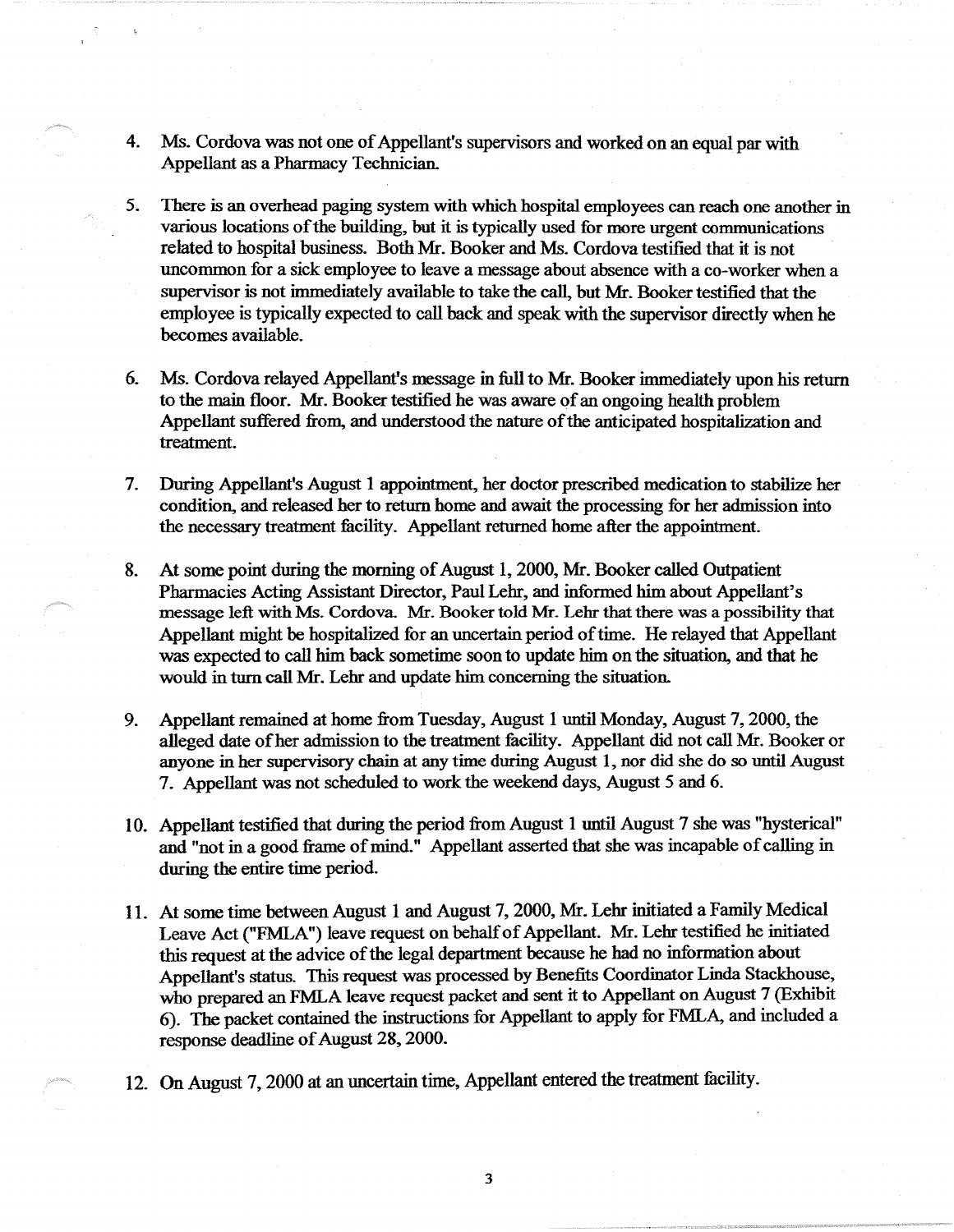- 13. On August 7, Appellant's husband called the West Side Clinic inquiring about Appellant's paycheck. He spoke with Mr. Booker. During this conversation Mr. Booker informed Appellant's husband that Appellant had not called him concerning her absence, as she was required to do, and that she needed to do so. Appellant's husband told Mr. Booker that Appellant had been hospitalized and that he would relay the message to her. Appellant's husband went to West Side Clinic in the middle of the afternoon on August 7 to pick up the paycheck. Appellant had still not called Mr. Booker at that time. Mr. Booker again reminded Appellant's husband that she needed to call him.
- 14. Appellant called at the end of the day on August 7 between 4:00 p.m. and 5:00 p.m. and informed Mr. Booker that she was in in-patient treatment, and was uncertain when she was to be released, but thought she would be there for approximately three weeks. Mr. Booker told Appellant that she had to have her treating doctor directly contact either Paul Lehr or someone in administration to verify her doctor's treatment orders. Appellant indicated to Mr. Booker that she would tell her doctor about this requirement.
- 15. During this conversation Appellant said something to Mr. Booker leaving him with the impression that she had been hospitalized for two of the days during the previous week when she was absent. However, Appellant testified at the hearing that she was at home during the entire remainder of the week after returning home from her doctor's appointment onAugust I.
- 16. Following Mr. Booker's conversation with Appellant on the evening of August 7, Mr. Booker informed Mr. Lehr of the conversation and his instructions to Appellant.
- 17. Mr. Booker testified that an employee on authorized extended leave is not expected to call in on a daily basis during the period of authorized extended leave, but that the employee is expected to first obtain authorization of the period in question, and then either return to work at the end of that period, or provide further medical information establishing the need for additional extended leave.
- 18. At some time during August 7, 2000, Mr. Lehr prepared a Contemplation of Disciplinary Action ("Contemplation letter'') to Appellant (Exhibit 3) due to her prolonged absence and failure to notify the Agency of her status for three consecutive workdays. The Contemplation letter set forth that such conduct constituted job abandonment in violation of CSR Rule 16-50 12), unauthorized absence from work in violation of CSR Rule 16-50 13), and other listed violations presumably relevant to her absence. This Contemplation letter included notice to Appellant that a pre-disciplinary meeting was scheduled for August 21, 2000 at I :00 p.m.
- 19. Mr. Lehr considered Appellant's prior disciplinary history as part of his decision to initiate disciplinary actions in this case, and included mention of this consideration in his Contemplation letter as follows. During the rolling year prior to Appellant's dismissal, she had eleven absences during the period of 8/7/99 to 6/8/00. While these absences were apparently "excused" in the manner that Appellant timely called in her intent to be absent from work on those dates, in March of 2000, the Agency initiated a disciplinary action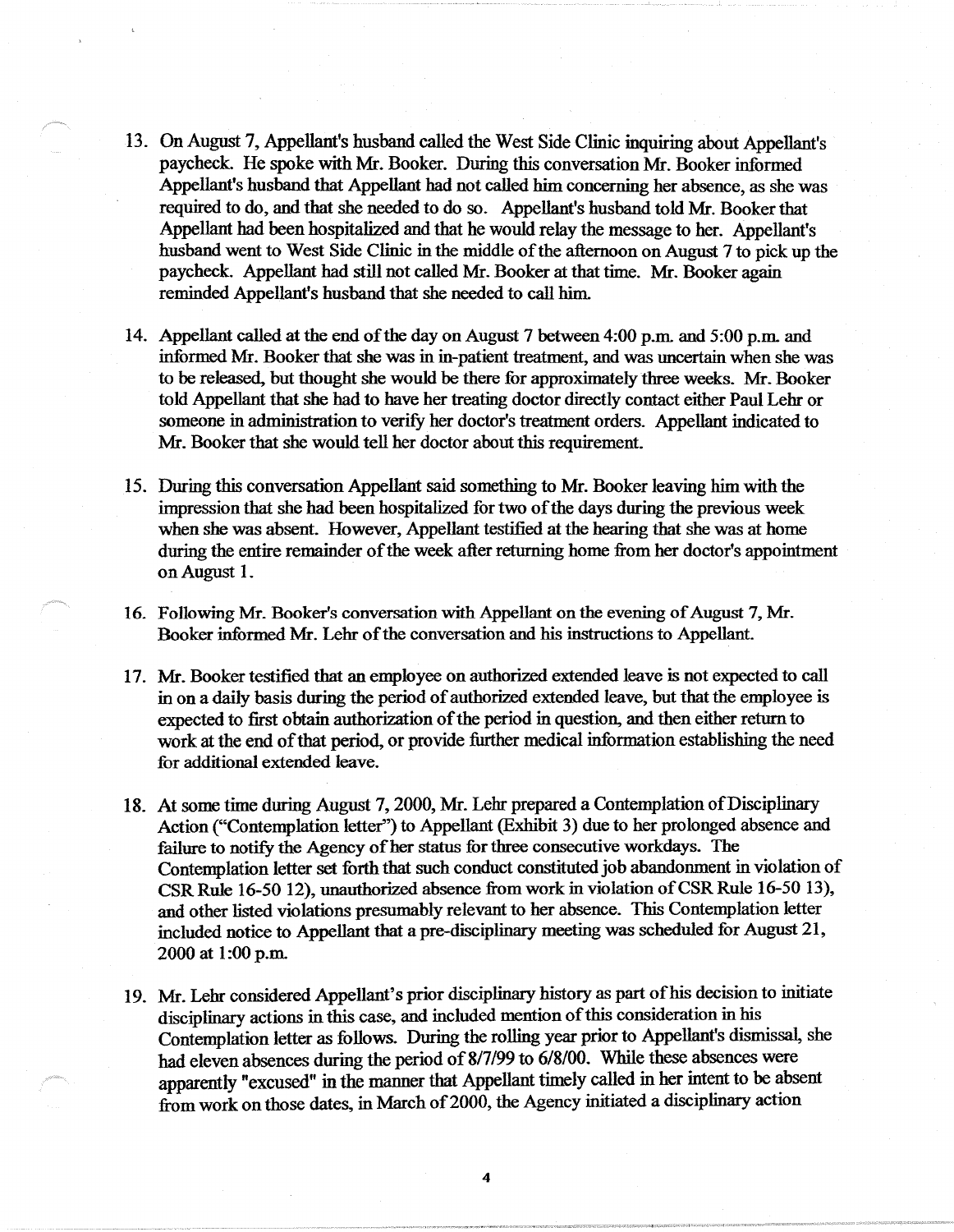against Appellant concerning her abuse of sick leave during a one-year period. This action resulted in the issuance of a Verbal Warning issued on June 27, 2000 (Exhibit 5).

- 20. This Verbal Warning included a caveat that further incidences of abuse of sick leave may result in disciplinary action, up to and including termination *(see,* Exhibit *5,* last sentence). Appellant has admitted that she had received the June 27, 2000 Verbal Warning, and that a copy of Denver Health Employee Principles and Practices #4-122 (Exhibit 4) was delivered with the written copy of the Verbal Warning.
- 21. The Contemplation letter was sent to Appellant's home at  $6005 \text{ W}$ .  $28^{\text{th}}$  Ave. in Edgewater, Colorado (Exhibit 3). Appellant testified that she in fact lived at that address at that time, but she had already entered inpatient treatment on the same date. Appellant testified that although the treatment facility would have allowed her to receive and review her mail, she did not have any of her mail forwarded or brought to her during her treatment period from August 7 to August 26, the date of her release.
- 22. Approximately two days after Mr. Booker's conversation with Appellant on August 7, and on one other occasion of uncertain date, Mr. Booker spoke with Mr. Lehr and asked him if Appellant or her doctor had contacted Mr. Lehr. Mr. Lehr told Mr. Booker he had not heard anything concerning Appellant's absence as yet. Mr. Lehr subsequently received no information concerning Appellant's status, either from Appellant or from her doctor.
- 23. Mr. Booker testified that he was not included in the decision to initiate disciplinary action against Appellant, and that he was unaware of such action until Appellant later notified him of the disciplinary action after she went home and discovered it in the mail on August 26.
- 24. Appellant testified that during her inpatient treatment from August 7 through August 26, she spoke with Mr. Booker several times by telephone from the facility. Appellant testified that there had been a prior incident when she was in an inpatient facility and this information was entered into the database at West Side Clinic. Appellant testified that this information was accessed by her co-workers. She testified that she felt her confidentiality was violated, affecting her working relationships, and that she eventually sought a transfer due to this harassment. Appellant testified that because of this prior experience, she gave Mr. Booker specific instructions not to inform anyone in administration of her status and whereabouts during her conversations with Mr. Booker while hospitalized.
- 25. At 1 :00 p.m. on August 21, 2000 Mr. Lehr and Outpatient Pharmacy Director Randall Orcutt met at the location of the scheduled pre-disciplinary meeting specified in the August 7 Contemplation letter sent to Appellant's home (Exhibit 3). They waited until 1 :30, determined that Appellant was a "no-show," and terminated the meeting. *(See,* band-written note in the upper left-hand comer of Exhibit 3.)
- 26. Upon her release on August 26, Appellant returned home, discovered the Contemplation letter in her mail, and realized that she had missed the pre-disciplinary meeting on August 21, 2000. Appellant called Mr. Booker and informed him of the disciplinary action. She
	- 5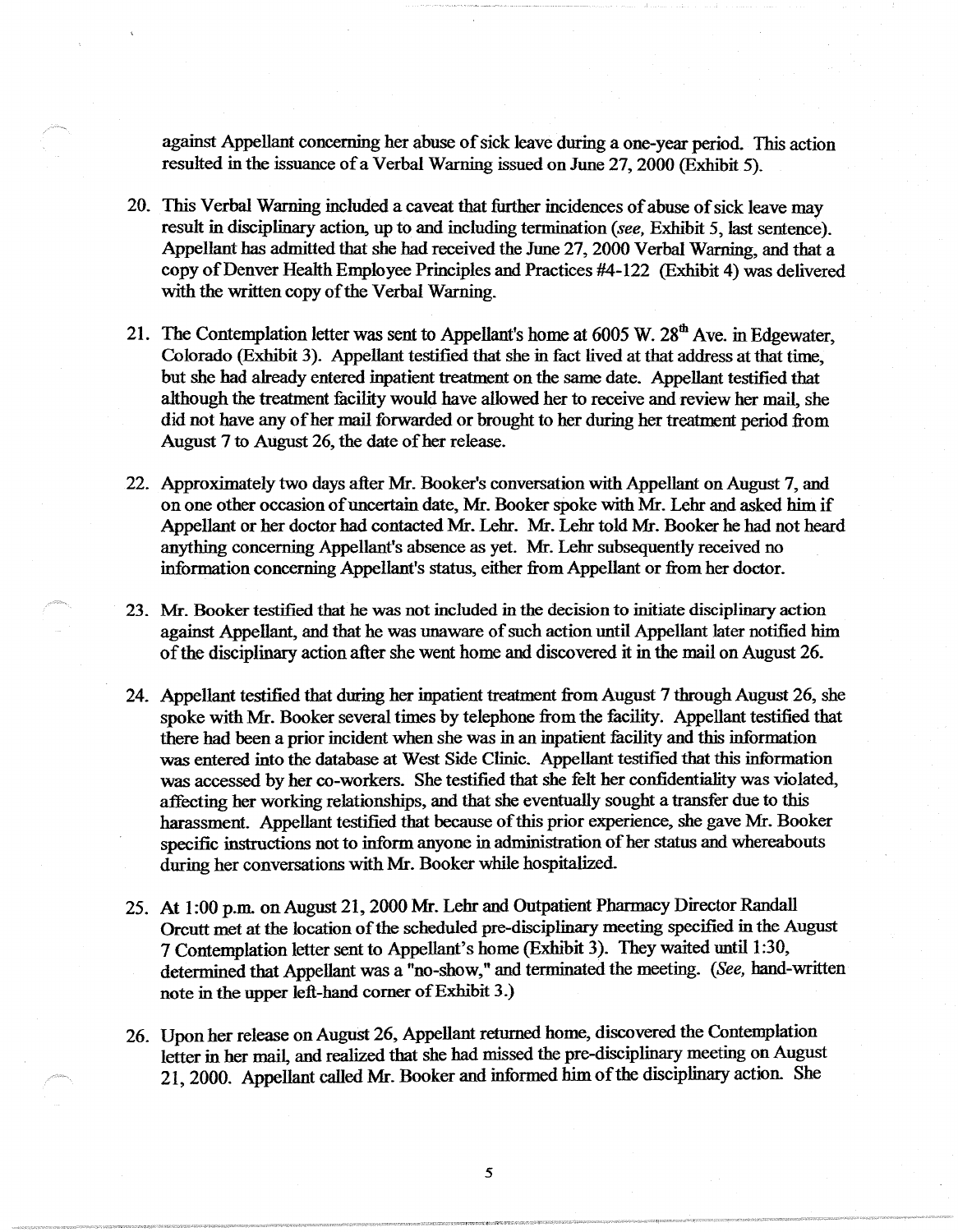told Mr. Booker during this conversation that she would not meet with Mr. Lehr or tell him where she had been, again because of her fear of another breach of confidentiality.

- 27. Appellant did not return to work after August 26. She contacted no one in administration upon receipt of the Contemplation letter, and took no other action to address or rectify the situation. Appellant testified she decided instead to ''wait and see how it would all tum out."
- 28. The due date for Appellant's response to Ms. Stackhouse's FMLA request packet expired on August 28. Since Appellant had not responded to the request packet, on August 29 Ms. Stackhouse sent a second notice to Appellant again requesting she apply for FMLA and extending the response due date to September 12, 2000. Appellant did not respond to this request either.
- 29. Appellant claims she never received either of the Agency's FMLA solicitations. The record is unclear whether the database from which the address used to send the Contemplation letter ( $6005 \text{ W}$ .  $28^{\text{th}}$  Ave.) was the same database used by Ms. Stackhouse to mail the FMLA request packet. However, Appellant testified that when she moved in February of 2000, she left a change-of.address request at the post office, and that she received other mail forwarded from her previous address as instructed in her change-of-address request.
- 30. Ms. Stackhouse testified that she did not presently have the address to which Appellant's FMLA packet was sent, but that it was the address in the personnel database. Ms. Stackhouse testified that it is the employee's responsibility to update all address changes with the personnel office. Ms. Stackhouse further testified that she never received this packet back in the mail as undeliverable.
- 31. As of August 31, 2000, Mr. Lehr had still not received any information from Appellant as to her medical status, her whereabouts or her expected date of return, either from Appellant herself or from her treating doctor. On August 31, 2000, Mr. Lehr sent a ''Notice of Dismissal" (Exhibit 2) to Appellant based on the abandonment of her position.
- 32. On September 8, 2000, Appellant filed her appeal of the Agency's decision to terminate her.

## **PRELIMINARY MATTERS**

## 1. The Hearing Officer's Jurisdiction

The hearing officer finds she has jurisdiction to hear this case pursuant to CSR Rule 19- 10 b), as follows in relevant part:

## Section 19-10 Actions Subject to Appeal

An applicant or employee who holds career service status may appeal the following administrative actions relating to personnel.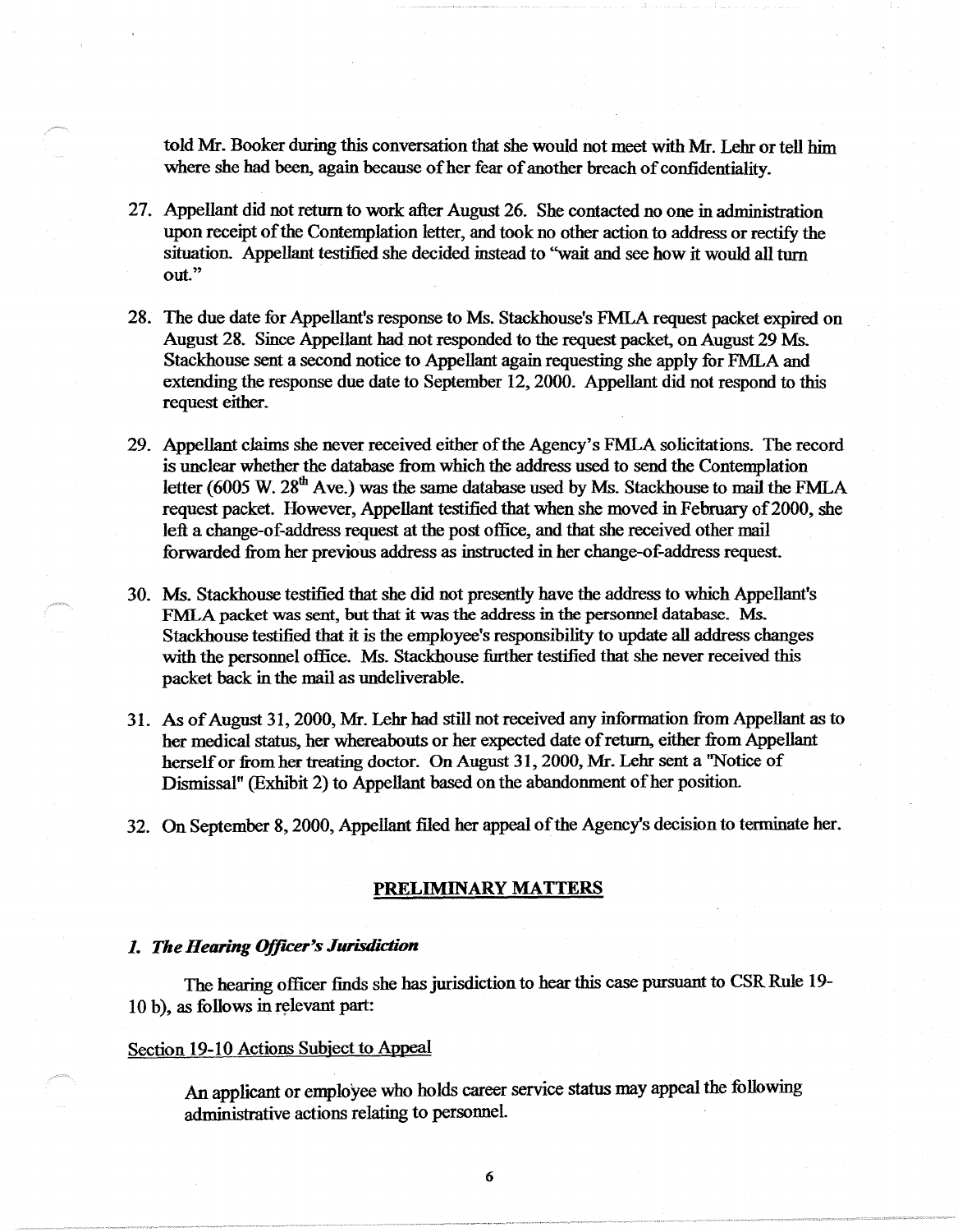...b) Actions of appointing authority: Any action of an appointing authority resulting in dismissal ... which results in alleged violation of the Career Service Charter Provisions, or Ordinances relating to the Career Service, or the Personnel Rules.

Jurisdiction was not disputed by either party to this case.

## *2. Burden of proof*

It is undisputed that the Agency responsible for terminating a career service employee bears the burden of establishing, by a preponderance of the evidence, that it had just cause for terminating the employee under the governing CSR Rules. If the Agency fails to demonstrate just cause, the Agency decision must be reversed. In the event that the Agency demonstrates just cause for its actions, the burden then shifts to the Appellant to rebut the Agency's demonstration of just cause by a preponderance of evidence. If the Appellant cannot sufficiently rebut the Agency's demonstration of just cause, the Agency decision must stand. *See,* In the Matter of the Appeal of Leamon Taplan, Appeal No. 35-99.

#### **DISCUSSION**

#### *1. Just cause.*

The Agency posits that it had just cause to dismiss Appellant for the following reasons. Appellant first failed to contact her immediate supervisor directly at any time on August 1, 2000. She subsequently failed to contact her supervisor or anyone else prior to the beginning of her shifts during the remainder of the week on August 2, 3, and 4, and again on the morning of Monday, August 7. The Agency further points to the fact that Appellant did not contact the Agency about her absence until her supervisor asked her husband to tell her to do so, not once, but twice.

The Agency posits that Appellant therefore failed to follow the Agency's Policy #4-122 (Exhibit 4) of which Appellant admits having received a copy on June 27, 2000 attached to her Verbal Warning for abuse of sick leave (Exhibit 5). Paragraph 1 of that Policy requires Denver Health employees to themselves contact their immediate supervisor or supervisor's designee, at least two hours prior to the beginning of each shift "so that replacement staff may be contacted." The Agency posits that Appellant's message left with a co-worker does not satisfy this requirement, and that despite her co-worker's instructions that Appellant call her supervisor back and speak to him herself later, she did not do so. Policy #4-122 further states that "two such absences without such notice within twelve months may resuh in severe penalties including termination." However, Appellant failed to call in for the duration of the week in violation of this policy.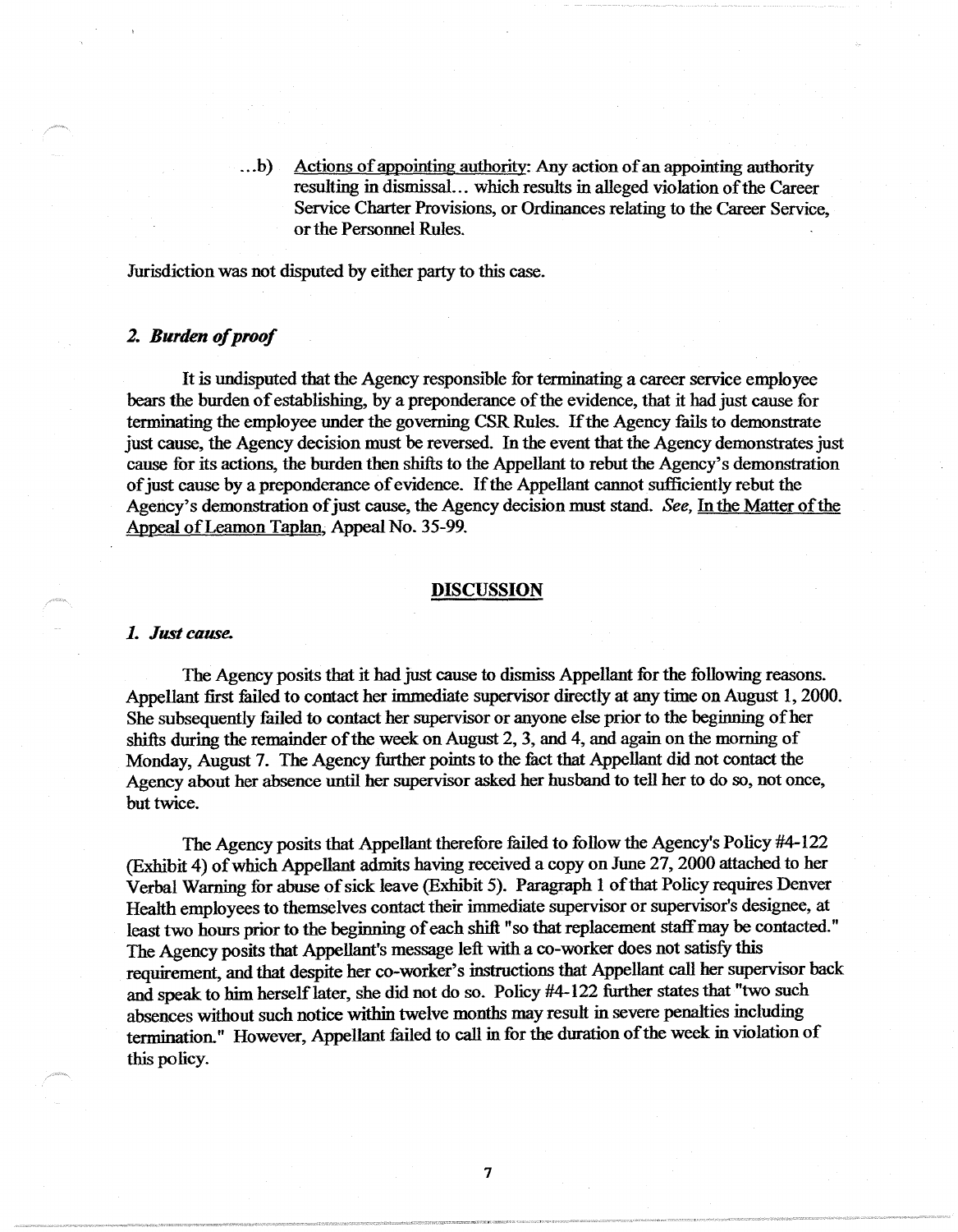The Agency further asserts that Appellant's failure to act, despite that she had been released to return home and was in fact at home during the remainder of the week, collectively constitutes failure to report for work, unauthorized absence, abuse of sick leave, failure to observe departmental regulations, and general job abandonment under the CSR Rules as follow in relevant part:

## **16-50 Discipline and Termination**

## A. Causes for Dismissal

The following may be cause for dismissal of a career service employee. A lesser discipline other than dismissal may be imposed where the circumstances warrant ...

- 1) Gross Negligence or willful neglect of duty...
- 12) Failure to report for assigned shift and failure to notify immediate supervisor for three consecutive workdays. Such conduct constitutes job abandonment.
- 13) Unauthorized absence from work, including but not limited to: when the employee has requested permission to be absent and such request has been denied...

#### **16-51 Causes for Progressive Discipline**

A The following unacceptable behavior or performance may be cause for progressive discipline. Under appropriate circumstances, immediate dismissal may be warranted. Failure to correct behavior or committing additional violations after progressive discipline has been taken may subject the employee to further discipline, up to and including termination....

- 3) Abuse of sick leave or other types of leave...
- 5) Failure to observe departmental regulations.
- 6) Carelessness in performance of duties and responsibilities ...

The Agency additionally argues that even if Appellant's first week of absence is somehow circumstantially justified, Appellant evidenced the abandonment of her position by failing to provide medical authorization for extended leave, or otherwise make any further contact with West Side supervision or administration as directed to do by her immediate supervisor. Finally, Appellant failed to appear at her pre-disciplinary meeting on August 21, and failed to file an application for FMLA as required by federal law in cases of extended leave. The Agency maintains that Appellant's cumulative actions in violation of the above Policy and regulations, and her failure to take any mitigating measures on her own behalf, constitute just cause for her termination.

Appellant responds that on the morning of August 1, 2000, she was in a state of breakdown and could barely function. Appellant argues that she did call the West Side Pharmacy and her supervisor was not available to take the call. She consequently left a message for him with her co-worker, Ms. Cordova, who then forwarded the message. Appellant submits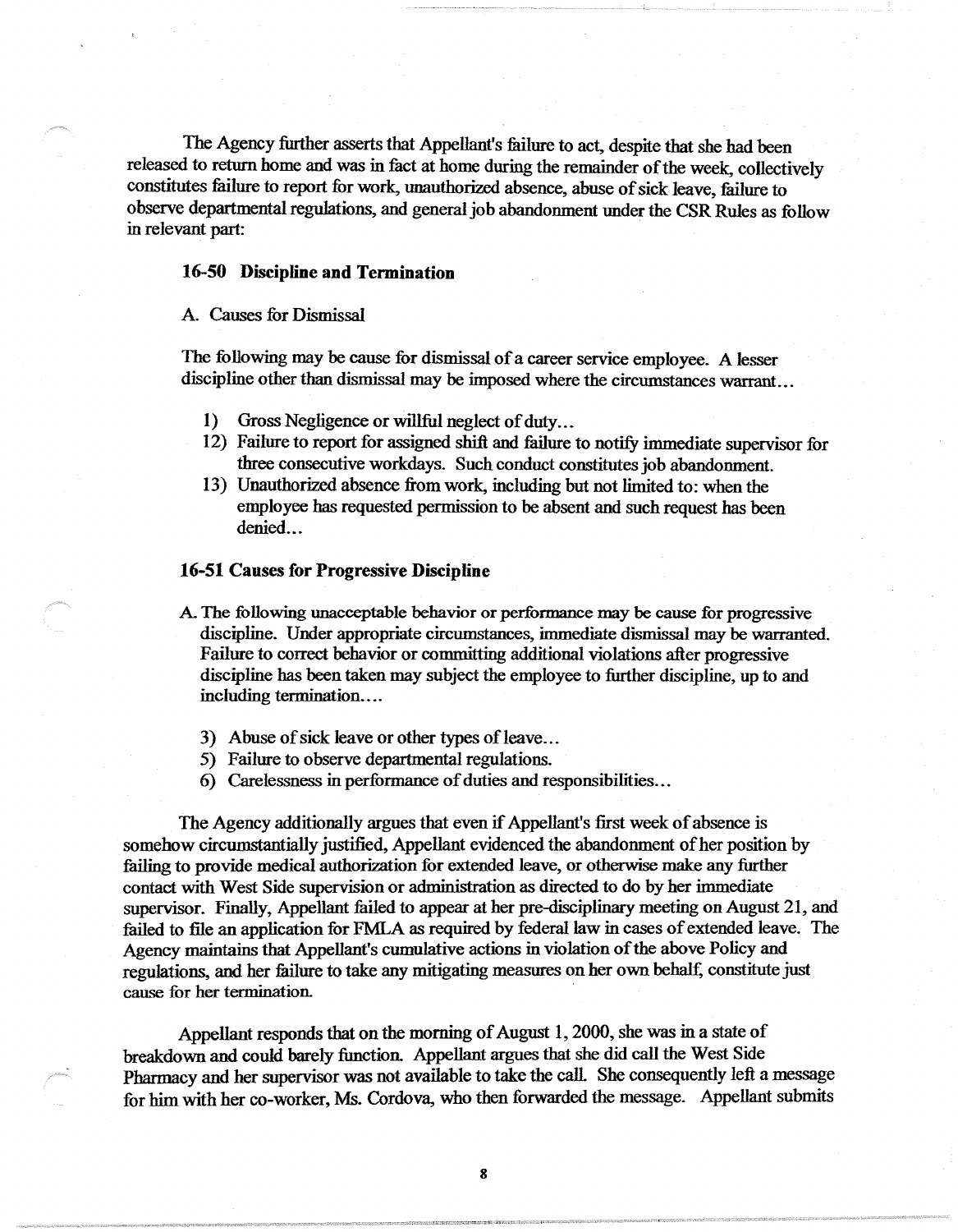that such practice of leaving a message of anticipated absence with a co-worker is not unusual when the immediate supervisor is unavailable to take the call. Appellant concedes that she was placed on medication to stabilize her condition and sent home, but that she remained in a dysfunctional state until her admission to the facility on August 7.

Appellant further asserts that after her admission to the facility, she feared contacting anyone in DHHA administration as to her whereabouts, because of the prior incident when her confidential medical status and diagnosis ended up in the Pharmacy's computer database and was made available to her co-workers. She states she thereafter suffered harassment and lack of trust from co-workers over the whole incident, and did not want this to happen again. Appellant testified that she gave her immediate supervisor specific instructions not to tell anyone in administration of her whereabouts in order to avoid a repeat of this incident.

Finally, Appellant responds that she did not have her mail forwarded to her while in inpatient treatment, but instead focused on recovery. She stated that she did speak to her husband by telephone when he was at home on a few occasions while she was in treatment, but that neither of them brought up the issue of mail. She therefore did not learn of the Agency's contemplation of disciplinary action until she was released and returned home on August 26, after the pre-disciplinary meeting had already taken place on August 21.

Appellant further claims that while she left a forwarding address request at the post office upon moving to her then current residence, the FMLA documents the Agency sent her were never delivered to her home, despite that other mail sent to her old address was forwarded as requested. For these reasons, Appellant never responded to the Agency's FMLA documents. In essence, Appellant presents some circumstantial obstacle for her every failure to act as required, maintaining that she did the best she could under those circumstances.

The hearing officer is persuaded that in light of the information it had at the time of its actions, the Agency had just cause to discipline Appellant for violations of the rules governing sick leave and the abandonment of her position. Alternatively, the hearing officer initially finds Appellant's assertion that during the first few days of her ordeal, Appellant was in a state of breakdown, distressed, dysfunctional, not thinking clearly, and generally incapable of functioning.

However, the hearing officer finds many of Appellant's remaining claims, intending to rebut the Agency's demonstration of just cause, contradictory and unpersuasive, casting doubt on the credibility of all her testimony, including that concerning the first week of her absence. While her failure to act as required might have been justified by emergency circumstances during the first week, it is not reasonable that after she was stabilized and the emergency was abated, Appellant did not take some responsibility for following the steps required in the regulations.

To this day, Appellant has failed to provide any medical authorization indicating her incapacitation and unavailability, during the first week or otherwise. While she claims to have told her doctor that he needed to contact administration and inform them of her status as directed to do so by Mr. Booker, she did not provide testimony from the doctor, documentation, or any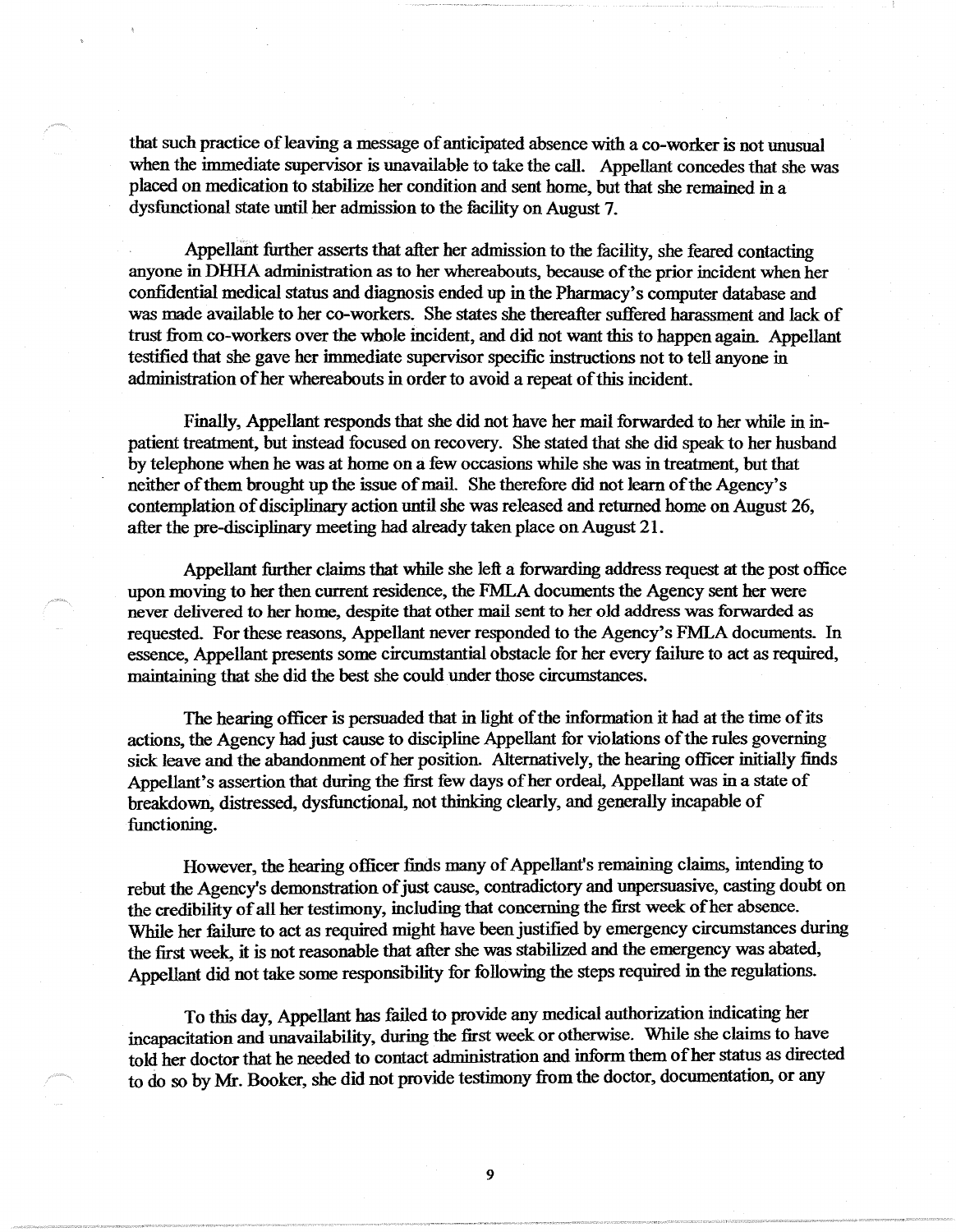evidence other than her own self-serving hearsay claim to substantiate that she had done so and that her doctor said he would "take care of it."

In light of several inconsistent assertions by Appellant, the hearing officer finds such a claim even less convincing. At one point in her testimony, she claimed she checked into inpatient with no money and since the only phone available was a pay phone, she could not call administration as she was instructed to do. Later she claimed, while still under oath, that she did call her immediate supervisor and spoke with him several times while in inpatient. At one point Appellant stated that she failed to act when finally receiving the Contemplation Notice because she thought it was futile to do so because she apparently didn't have a job. Yet at another point she testified that she did not believe termination would result from her inaction because she had not been reprimanded for her actions. Appellant testified that she did not understand the Verbal Warning was a reprimand, despite that it states in the last sentence that additional disciplinary action including dismissal may result if her use of sick leave did not immediately improve.

Similarly, Appellant's sworn statement that she requested her doctor to contact Mr. Lehr as she was instructed to do is inconsistent with her repeated claim under oath that she deliberately avoided informing administration for fear of another breach of confidentiality, and even specifically instructed Mr. Booker not to do so. This inconsistency further weakens Appellant's already unsubstantiated claim that she told her doctor he had to contact administration and give medical authorization for her extended absence.

Finally, even if it is true that she told her doctor to call administration and authorize. extended leave, Appellant once again allegedly placed the responsibility on someone else other than herself to make sure the required procedures were complied with, just as she did on the morning of August 1, then failed to follow up with that individual to establish that compliance was achieved, even after she became aware of a pending disciplinary action.

In addition, Appellant repeatedly claimed that the reason she did not want to speak with Mr. Lehr was because her previous diagnosis turned up in the database. Yet she established no evidentiary connection whatsoever between the medical information which turned up in the database during the prior incident, and any actions taken by Paul Lehr, an individual not in medical practice, but in administration acting as the Outpatient Pharmacies Assistant Director. There is no evidence whatsoever that Mr. Lehr would have any direct connection with diagnostic information concerning patients appearing in the database. This alleged connection between Mr. Lehr and the prior violation of confidentiality stands before the hearing officer as nothing more than an unfounded, unexplained presumption, even if it did excuse the Appellant's deliberate stonewalling of administration during her treatment.

Furthermore, even if this fear were shown to be legitimate, the hearing officer is not persuaded that Appellant's fear of a confidentiality breach excuses her obligation to inform her employer of her status, or at the very least, her expected date of return. It is not reasonable to simply vanish and expect one's employer to indefmitely remain in the dark without taking some corrective action in either determining whether the employee will return, or filling the gap created by her absence. It is clear from Policy #4-122, of which Appellant admittedly had received a copy only weeks before, that of primary consideration is the additional stress placed

IO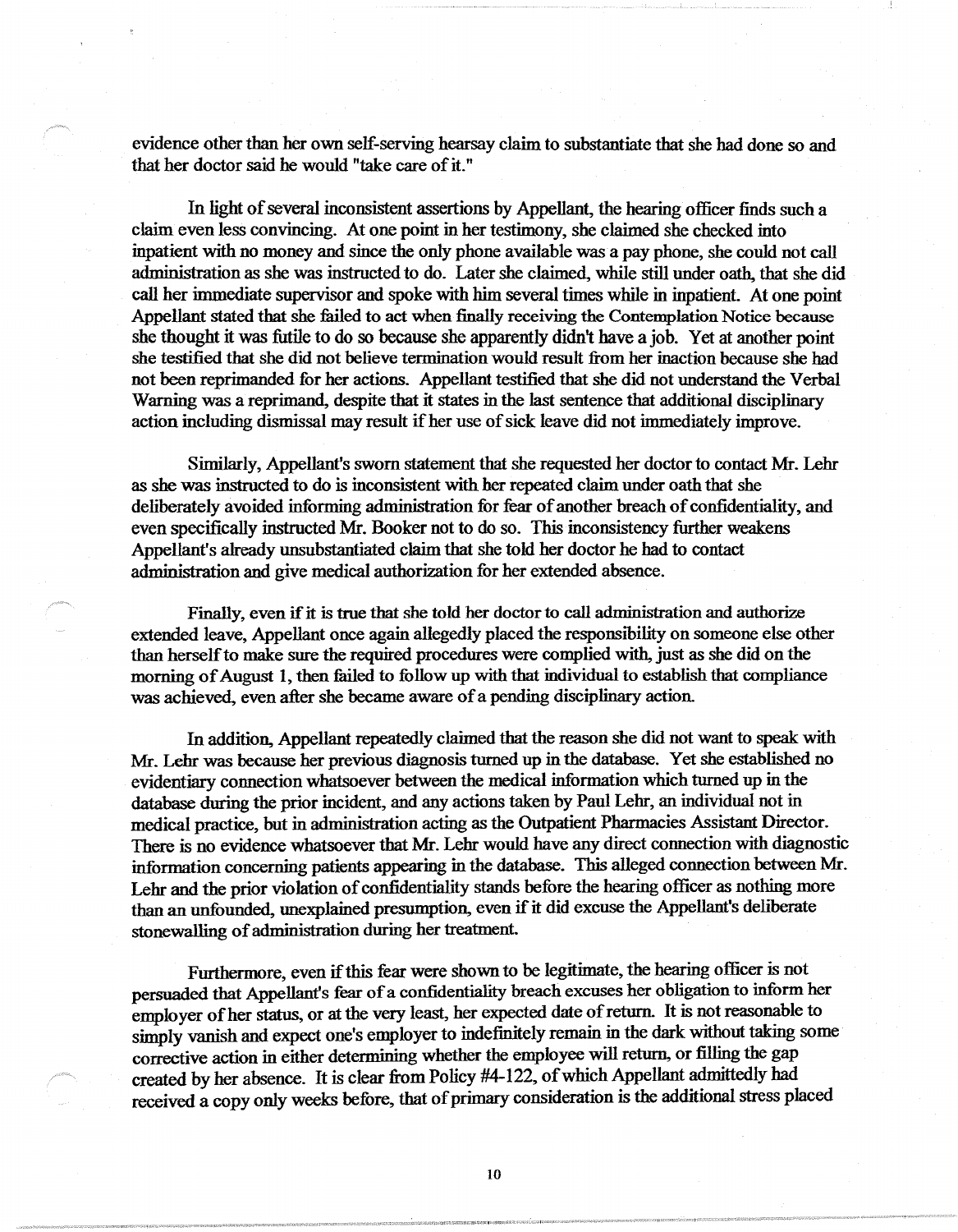on other employees, when one is absent without notice and the opportunity to provide coverage of the employee's post. This is particularly true in a medical facility which has in its hands the lives and health of the people it serves.

Appellant further either consciously decided to ignore her mail while in treatment, or carelessly failed to consider the potential consequences of doing so. Then, even upon receiving the Contemplation letter when she returned home, and realizing she had missed to predisciplinary meeting, she still failed to take any actions to mitigate the situation. Appellant failed altogether to offer any reasonable explanation for her failure to act at this point, simply stating she decided to "wait and see how it would all turn out." The hearing officer is wholly unpersuaded that Appellant's failure to act at this juncture was reasonable.

Finally, under the circumstances the hearing officer is not persuaded that Appellant did not receive her FMLA mailings even if they were sent to the wrong address, where Appellant admitted her other mail sent to her old address was being forwarded to her new address as she requested. It is far too coincidental that the postal system failed on these two specific occasions, while successfully forwarding Appellant's other mail to her new address. In addition, despite Appellant's claim that personnel did not have her current address, it is Appellant's responsibility to keep the personnel database current.

The Agency took every action it was supposed to under the governing personnel rules. The Agency took several reasonable measures in attempt to contact Appellant, allow her to respond to allegations of job abandonment, and provide additional sources of leave authorization to her. Not knowing where else to contact her, they sent her several pieces of mail, which she ignored while in treatment or claims she never received them. Appellant took none of the actions required of her in order to protect her own rights. She essentially not only refused to contact DHHA administration as she was required to do, she further took actions which made it impossible for them to reach her.

Given the totality of circumstances, the hearing officer finds the Agency had just cause to discipline Appellant, and Appellant's responses have failed to rebut just cause in this case.

### **2.** Severity of discipline

The remaining issue is whether the discipline imposed is reasonably related to the offense under the totality of circumstances. CSR Rule 16-10 states:

The purpose of discipline is to correct inappropriate behavior or performance. The type and severity of discipline depends on the gravity of the infraction. **The degree of discipline shall be reasonably related** to **the seriousness of the offense and take into consideration the employee's past record.** The appointing authority or designee will impose the type and amount of discipline she/he believes is needed to correct the situation and achieve the desired behavior or performance. (Emphasis added)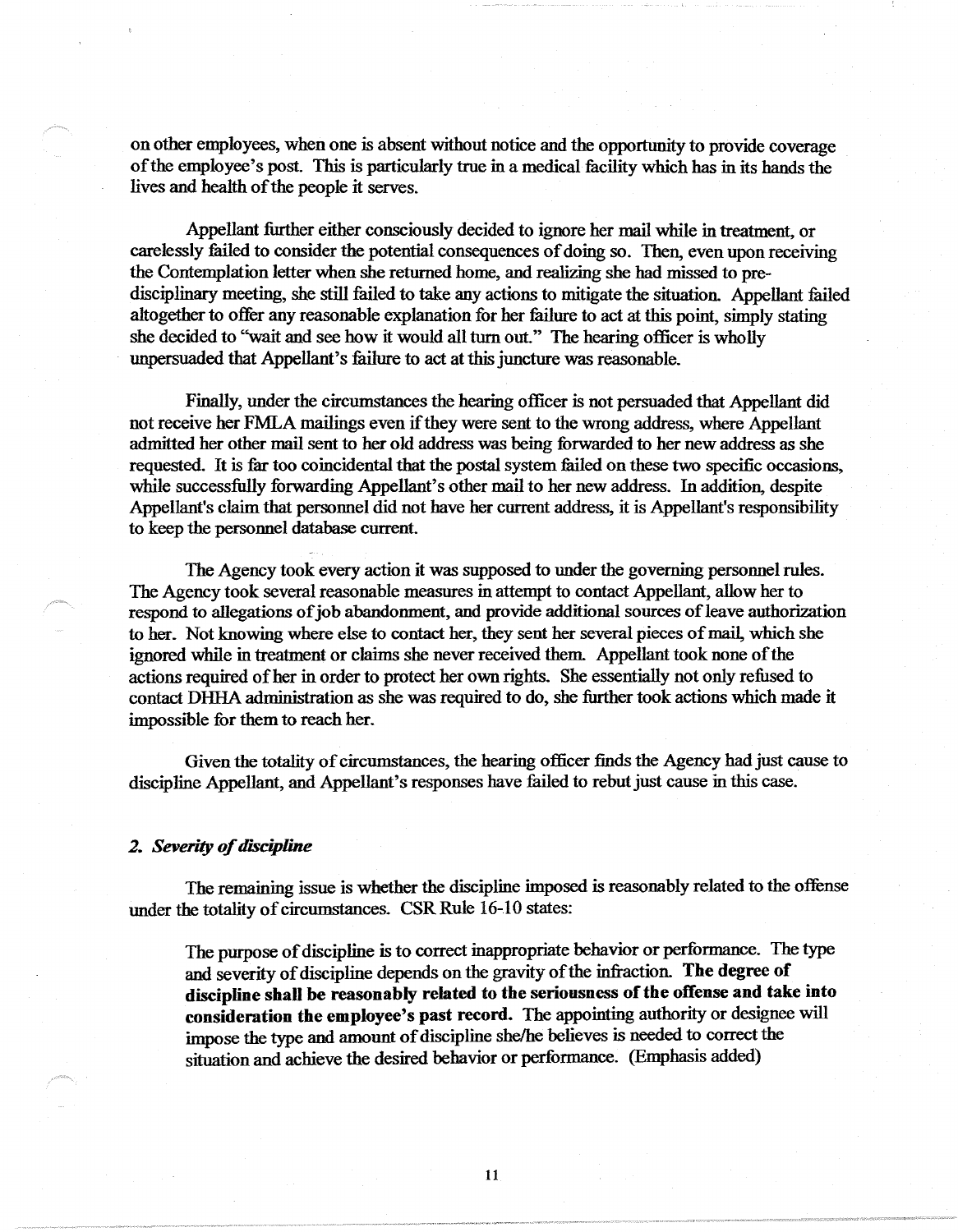Appellant's disciplinary history is clearly relevant to Agency's determination in this case. The Verbal Warning memo (Exhibit 5) sets forth the relevant portions of Denver Health Employee Principles and Practices #4-122 (Exhibit 4). The Verbal Warning specifically addresses Appellant's abuse of sick leave, and warns Appellant that further sick leave infractions may result in additional disciplinary actions, up to and including termination.

The CSR Rules clearly contemplate that an employee's failure to report for work and failure to notify the employee's immediate supervisor for three consecutive workdays is potentially severe enough in and of itself to warrant dismissal. CSR Rule 16-50 12), specifying such failures, appears under the section of CSR Rule 16 headed "Causes for Dismissal." This section is separate from section 16-51, which is headed "Causes for Progressive Discipline."

Appellant admitted having received and read the Verbal Warning, and to receiving the attached Policy #4-122 on June 27, 2000. Mr. Lehr testified he hand-delivered both these documents to Appellant and told her to call him with any questions. Yet little more than a month later, she not only failed to directly contact and inform her immediate supervisor of her expected absence for four consecutive work days, she subsequently failed to take any action informing administration of her status as her immediate supervisor instructed her to. She furthermore deliberately obfuscated the Agency's knowledge of her status and whereabouts, and its repeated attempts to reach her and ascertain what to expect. She told Mr. Booker not to tell administration where she was. She failed to review her mail while in treatment, despite that the facility would have allowed her to do so. Finally, she failed utterly to make any reasonable attempt to respond to the Contemplation letter even after she admittedly received it.

In essence, it was wholly unreasonable for Appellant to repeatedly fail and refuse to act, and then place the entire burden for the protection of her position on her employer, despite that she was informed only five weeks prior of precisely what she had to do, and warned point blank that her failure to do so might lead to termination. Appellant clearly demonstrated the abandonment of her position, not once, but several times, even after repeated opportunities and warnings. Under the totality of facts and circumstances in this case, the hearing officer concludes that the Agency's subsequent termination of Appellant for the abandonment of her position was reasonably related to the Appellant's conduct.

## **CONCLUSIONS OF LAW**

- I. Appellant violated Denver Health Employee Principles and Practices #4-122, and did so knowingly and deliberately.
- 2. Appellant acted in violation of CSR Rules 16-50, subsections 12) and 13), and 16-51, subsections 3) and 5).
- 3. Appellant did not act in violation of CSR Rule 16-50, subsection 1) referencing gross negligence, or 16-51, subsection 6) referencing carelessness in performance of duties. These regulations are related to job performance. There is no evidence that Appellant misperformed any of her duties while on the job. The evidence suggests that on the contrary, Appellant's performance has been rated highly in the past.